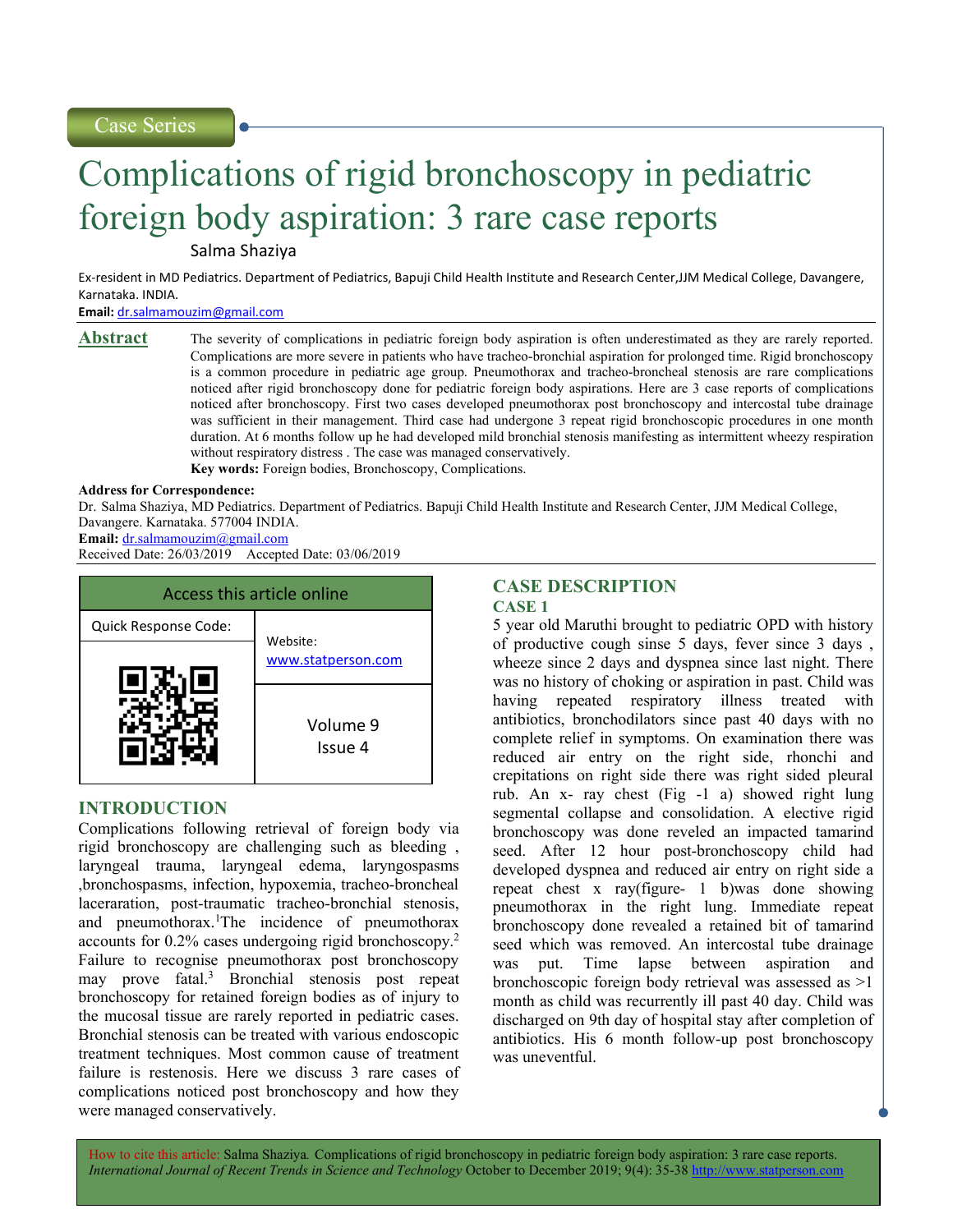

#### Legend

Figure 1a: Right lung collapse consolidation

Figure 1b: Right lung pneumothorax with right sided consolidation 12 hours post bronchoscopy requiring repeat bronchoscopy.

## CASE 2

18 month Geetha came with history of cough since 15 days, fever since 5 days, dyspnea and wheeze since 3 days. On careful history there was history of chocking noticed by mother one month back while playing with other kids. There was no previous repeated respiratory illness suggesting asthma or any other respiratory infection. Child was absolutely healthy prior 15 days. On examination of this child there was right side reduced air entry, respiratory distress in form of dyspnea, respiratory rate-50 cycles per minute. Chest x- ray (figure-2a) revealed right lung obstructive emphysema with mediastinal shift . A strong possibility of foreign body aspiration with time lapse of 1month between aspiration and symptoms was made. Emergency rigid bronchoscopy done revealed a corn seed. As of prolonged aspiration the foreign body was impacted and had difficult extraction. 6 hours post bronchoscopy child had dyspnea, dip in oxygen saturation, chest x-ray(figure- 2b) done bedside revealed pneumothorax of left lung. As the corn seed was removed enmasse and pediatric surgeon had no dought about foreign body retention, she was not subjected to repeat bronchoscopy and intercostal tube drainage for pneumothorax was put. Chest  $x - ray$  (figure-2 c) done after removing intercostal tube revealed clearing of pneumothorax. Child was discharged on 10<sup>th</sup> day of hospital stay. Follow-up of this child for next 6 months was uneventful.



### Legend

Figure 2a: Pre-bronchoscopic obstructive emphysema.

Figure 2b: Post bronchoscopy left lung pneumothorax with shift of mediastinum. Figure 2 c: Clearing of pneumothorax after intercostal tube drainage.

# CASE 3

8 year old Kalyan kumar came with history of cough since 2 days , fever since 2 days, dyspnea since last night. Mother gave history of aspiration of tamarind seed 4 days back. On examination child had reduced air entry on right side with respiratory distress.Chest x-ray (figure -3 a) showed complete collapse of right lung with mediastinal pull towards same side. Emergency bronchoscopy was done revealed tamarind seed which had to be removed piece meal. 12hours post bronchoscopy child had dyspnea, an x-ray (figure-3b) taken showed consolidation of right lung. As the pediatric surgeon had suspicion of retained foreign body after first bronchoscopy, immediate 2 nd bronchoscopy was done, retained bits of tamarind seeds ( figure 3 c) were removed. An x-ray (figure-3d) taken post 2nd bronchoscopy showed clearing of both lung fields. The child remained asymptomatic for 20 days,then started to notice respiratory distress and lower respiratory illness not responding to antibiotics. An x-ray (figure 3 e )taken at 1 month post second bronchoscopy showed unilateral right sided emphysema suggesting right

bronchial obstruction due to retained foreign body. He was subjected for third bronchoscopy showing retained swollen foreign body which was removed. He remained asymptomatic for subsequent 1 month. Later parents started noticing child to have audible wheeze noticed early in mornings or after exertional work intermittently . Child was brought to OPD with same complaints of whistling sound during inspiration and expiration audible intermittently during early mornings or night time or after exertion activity. On careful examination there was right side biphasic whisling sound heard both in inspiration and expiration over chest wall, there was no respiratory ditress, nor the child had signs of lower respiratory illness. Child was not having history suggesting recurrent illness in past suggesting bronchial asthma . A chest CT scan (figure 3f and 3g) done revealed right bronchial concentric thickening causing mild airway narrowing. A virtual bronchoscopy done suggested right bronchial concentric narrowing supporting mild right bronchial stenosis as cause for recurrent biphasic whistling sound during respiration. As child remained asymptomatic and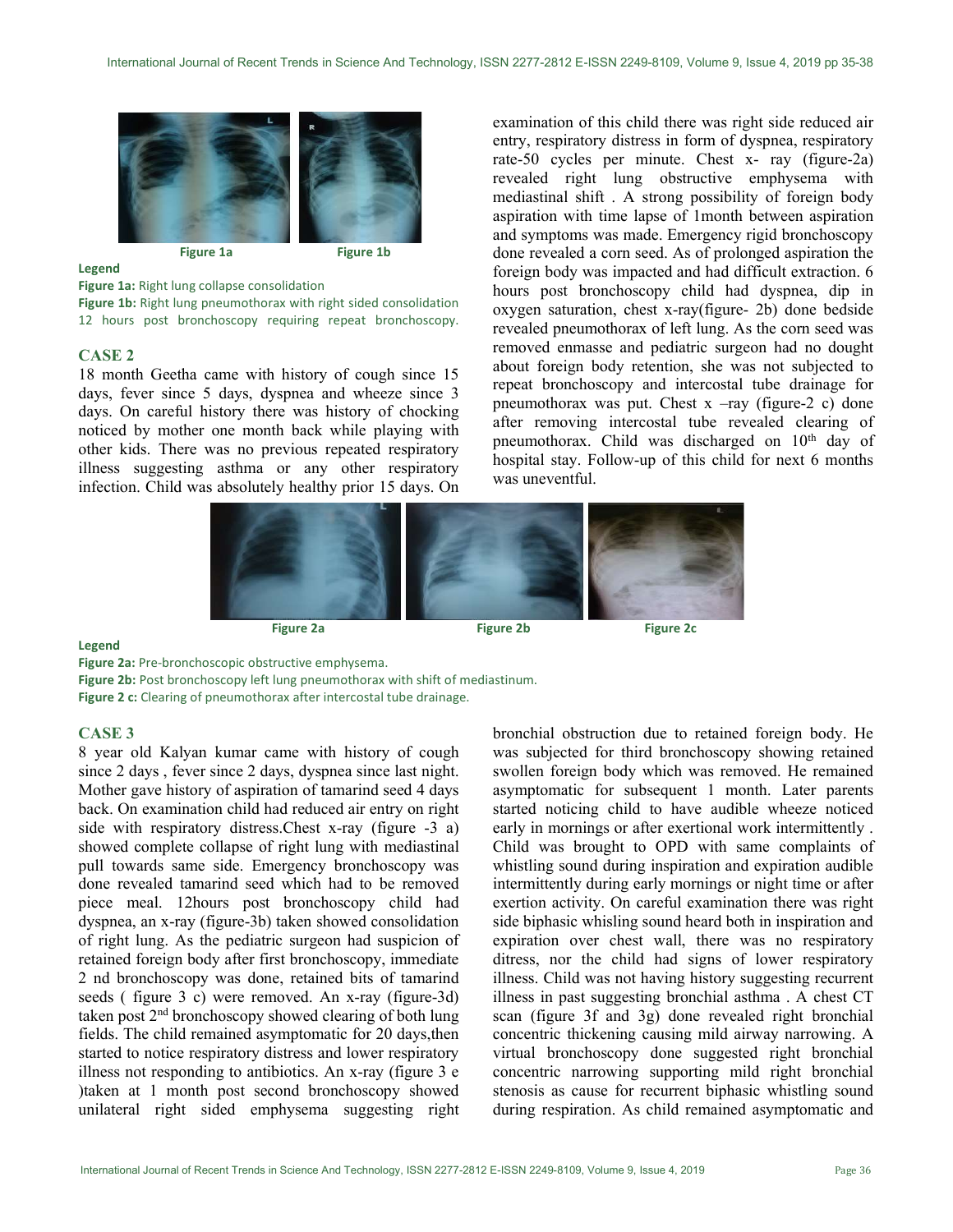maintained saturation and growth other than the complaint of recurrent intermittent noisy breathing or whistling sound during respiration, he was kept under follow up every 3months . Even upto 2 years of follow up of this child he continued to have intermittent whistling sound both in inspiration and expiration with no other complaint.The childs growth parameters also remained normal. Parents were reassured about the benign nature of stenosis and need for bronchoscopic dilatation and mitomycin ablation only if symptoms worsen.



#### Legend

Figure 3a: Pre bronchoscopy right lung collapse with mediastinal shift to same side. Figure 3b: Consolidation of right lung 12 hour post 1<sup>st</sup> bronchoscopy

Figure 3c: Retained bits of tamarind seed removed after 2<sup>nd</sup> bronchoscopy.

Figure 3d: Normal chest X-ray after 2<sup>nd</sup> bronchoscopy.



### Legend

Figure 3e: Obstructive emphysema of right lung noticed 1month after 2<sup>nd</sup> bronchoscopy.

Figure 3f: Right bronchial concentric thickening 6 months after 3<sup>rd</sup> bronchoscopy suggesting bronchial stenosis.

Figure 3g: Right bronchial concentric thickening 6 months after 3<sup>rd</sup> bronchoscopy suggesting bronchial stenosis.

### DISCUSSION

 Foreign body or the procedure of bronchoscopy can independently damage the tracheobronchial system. The incidence of pneumothorax is very rare after rigid bronchoscopy.<sup>2</sup> Complications in foreign body aspiration develop depending upon time the object is present in bronchial system and the length of process during rigid bronchoscopy.<sup>4</sup>The longer the foreign body is in airway granulation tissue increases and the more is the chance of mucosal damage during its extraction. In our first two cases pneumothorax was seen post bronchoscopy, first case became symptomatic 12 hours after and second case had sypmptoms 6 hour later to rigid bronchoscopy. In both cases there was organic foreign body and time lapse in aspiration was more than 1 month duration causing impaction of foreign body. The lenght of processs during rigid bronchoscopy was increased in both cases in order to extract impacted foreign body. The cause of pneumothorax is because of sudden accumulation of extra pulmonary air after rigid bronchoscopy as of rupture of alveoli rather than iatrogenic airway perforation. Spontaneous alveolar rupture may be caused due to prolonged procedure causing pressure variations in airway. The risk of developing pneumothorax can be reduced when instruments are introduced and advanced gently and patient is breathing spontaneously. Jet

ventilation is also not recommended in children to prevent pneumothorax.<sup>5</sup> In both of our first two cases pneumothorax resolved with only intercostal tube drainage as supported by Hasdiraz L et al.<sup>2</sup> Acquired stenosis of trachea-bronchial tree may result from thermal inhalation, chemical burns or intubation.<sup>6</sup> Tracheabronchial stenosis are amenable to endoscopic treatment techniques such as laser vaporization and serial dilation. The most common cause of failure is restenosis. A corticosteroid may be injected in stenotic area or mitomycin may be applied locally under endoscopic guidance to inhibit recurrence and scar formation Mitomycin C is an antineoplastic antibiotic that acts as alkylating agent inhibiting cell division , protein synthesis and fibroblast proliferation.Mitomycin C impedes inflammatory response. The ideal treatment for tracheabronchial stenosis is  $CO<sub>2</sub>$  laser or Nd YAG laser ablation which provides vaporization and coagulation.<sup>7, 8</sup> Our third case was a case of mild bronchial stenosis. The possible etiology was because of repeated bronchial mucosal injury as of retained foreign body and three consecutive rigid bronchoscopies done in a span of one month. All the three times child had classical unilateral lung signs and xray pictures suggestive of foreign body aspirations.The child had retained bits of foreign body retrieved at each of repeat bronchoscopic procedure. He had wheeze or